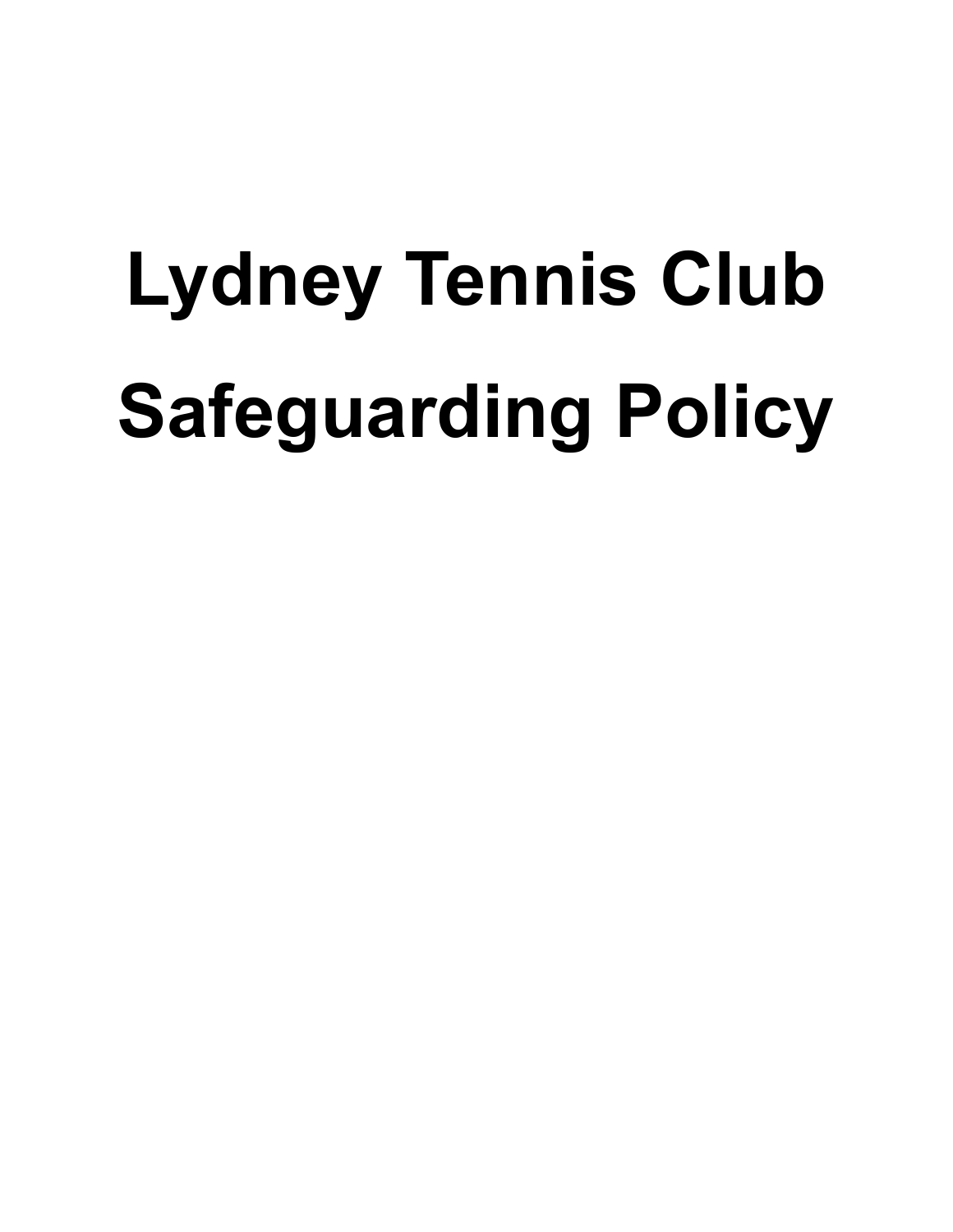# **Reporting a Safeguarding Concern within the Tennis Environment**



#### **\*SPC – Safeguarding and Protection Committee \*LRC – Licensing and Registration Committee**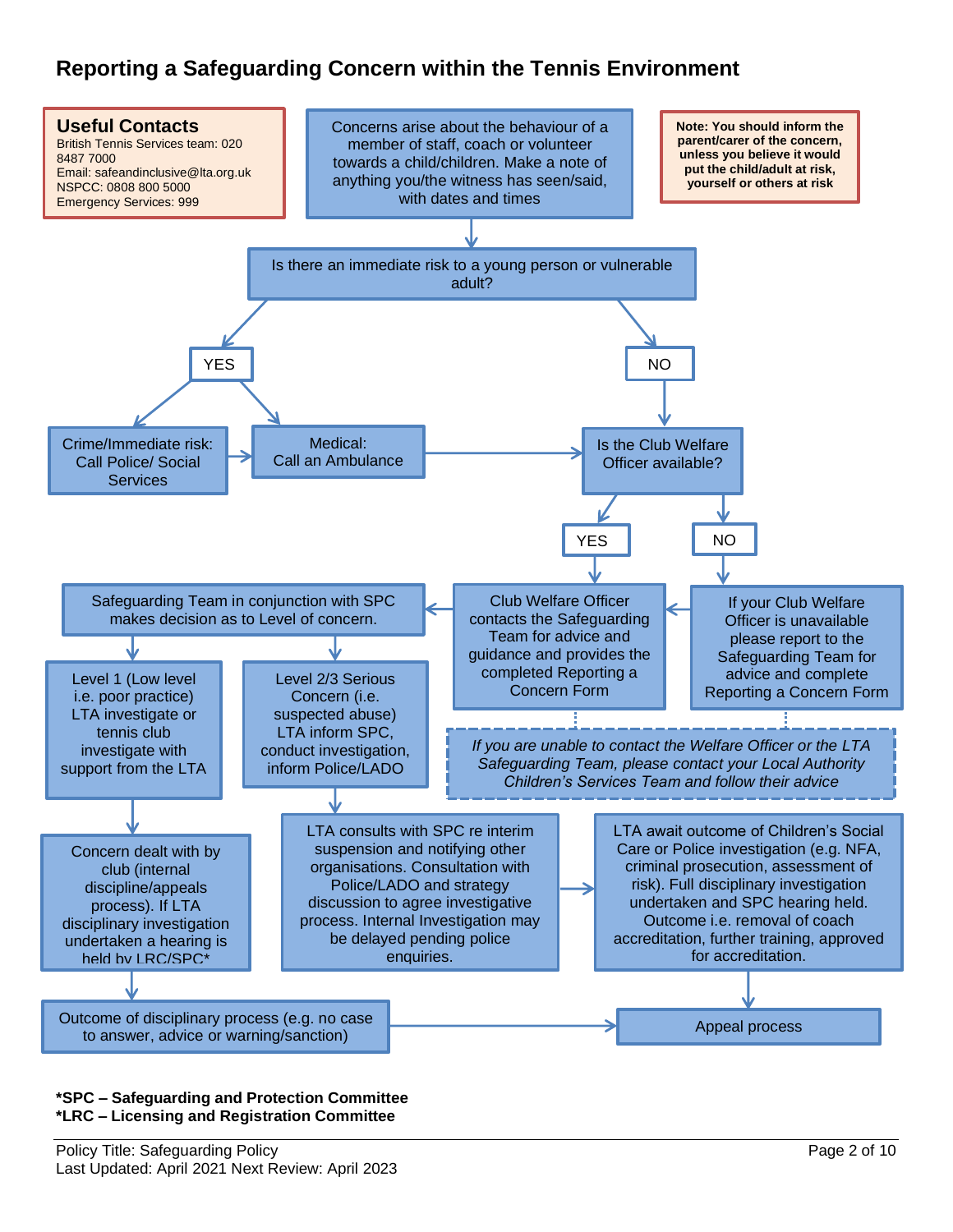# **Safeguarding Policy**

#### **1. Policy statement**

The Lydney Tennis Club is committed to prioritising the well-being of all children and adults at risk, promoting safeguarding in our club at all times, including all programmes and events we run. This Policy strives to minimise risk, deliver a positive tennis experience for everyone and respond appropriately to all safeguarding concerns/disclosures.

#### **2. Use of terminology**

**Child:** a person under the age of eighteen years.

Note that some legislation in Scotland defines a child as a person under sixteen years old. However, where there is any safeguarding concern, anyone under the age of 18 is regarded as a child unless advised otherwise by the LTA Safeguarding Team.

**Adult at risk of abuse or neglect:** a person aged eighteen years or over who is, or may be, in need of community care services by reason of disability, age or illness; and is, or may be, unable to take care of, or unable to protect him or herself against abuse or neglect.

**Safeguarding children:** protecting children from abuse and neglect, preventing the impairment of children's health or development, ensuring that they grow up in circumstances consistent with the provision of safe and effective care, and taking action to enable all children to have the best life chances.

**Safeguarding adults at risk:** protecting adults from abuse and/or neglect. Enabling adults to maintain control over their lives and make informed choices without coercion. Empowering adults at risk, consulting them before taking action, unless someone lacks the capacity to make a decision, or their mental health poses a risk to their own or someone else's safety, in which case, always acting in his or her best interests.

*(See appendix A for full glossary of terms)*.

#### **3. Scope**

This Policy is applicable to all staff, volunteers, committee members, coaches and club members. It is in line with national legislation and applicable across the UK.

Advice, guidance and support is available from the LTA Safeguarding Team.

#### **4. Responsibility for the implementation of the Safeguarding Policy, Code of Conduct and Reporting Procedure**

#### **SAFEGUARDING IS EVERYONE'S RESPONSIBILITY: NOT RESPONDING TO A SAFEGUARDING CONCERN IS NOT AN OPTION.**

- Our club's committee has overall accountability for this Policy and its implementation
- Our club Welfare Officer, Karen Geelhoed, is responsible for updating this Policy in line with legislative and club developments
- All individuals involved in/present at the club are required to adhere to the Policy and Code of Conduct
- The LTA Safeguarding Team and Tennis Scotland, Tennis Wales and Tennis Foundation Safeguarding Leads can offer support to help clubs proactively safeguard.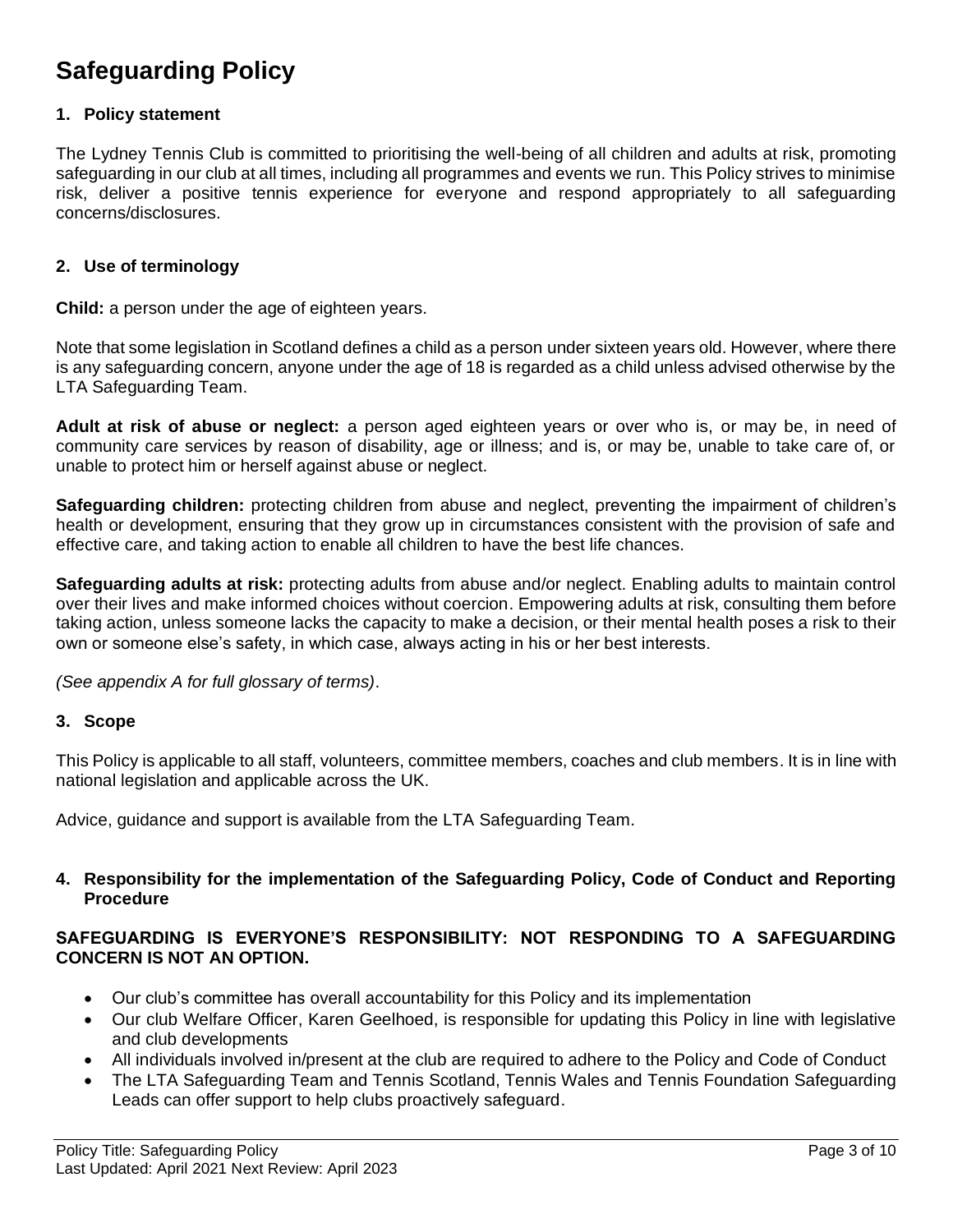#### **Where there is a safeguarding concern/disclosure:**

- The individual who is told about, hears, or is made aware of the concern/disclosure is responsible for following the Reporting a Safeguarding Concern Procedure. Unless someone is in immediate danger, they should inform their club Welfare Officer, LTA Safeguarding Team or National Safeguarding Lead.
- The club Welfare Officer and Safeguarding Leads are responsible for reporting safeguarding concerns to the LTA Safe Safeguarding Team.
- The LTA Safeguarding Team is responsible for assessing all safeguarding concern/disclosures that are reported to them and working with the club Welfare Officer and national Safeguarding Leads to follow up as appropriate on a case-by-case basis, prioritising the well-being of the child/ adult at risk at all times. Dependent on the concern/disclosure, a referral may be made to:
	- o The police in an emergency (999);
	- **o** Local Authority Children's Services 01452 426 565 (office hours)
	- o Local Authority Adult Services 01452 426 868
	- o Designated Officer (England only) for concerns/disclosures about a member of staff, consultant, coach, official or volunteer: LTA Safe and Inclusive Tennis team on 0208 487 7000 safeguarding@LTA.org.uk
	- o Disclosure and Barring Service (or Disclosure Scotland; Adult Social Work Team or Health and Social Service Department (Channel Islands) for concerns/disclosures about a member of staff, consultant, coach, official or volunteer: DBS Helpline: 03000 200 190

#### **5. Breaches of the Safeguarding Policy, Code of Conduct and Reporting Procedure**

Breaches of this Policy and/or failure to comply with the outlined responsibilities may result in the following:

- Disciplinary action leading to possible exclusion from the club, dismissal and legal action
- Termination of current and future roles within the club and roles in other clubs, the LTA, Tennis Wales, Tennis Scotland and the Tennis Foundation*.*

Actions taken by players, parents or carers, staff, consultants, volunteers, officials, coaches inside or outside of the club that are seen to contradict this Policy may be considered a violation of this Policy.

Where an appeal is lodged in response to a safeguarding decision made by the club, the individual should adhere to the club's appeal procedure *[for guidance on developing an appeal procedure – see [What's the Score toolkit](http://www.lta.org.uk/safeguarding) on LTA website.*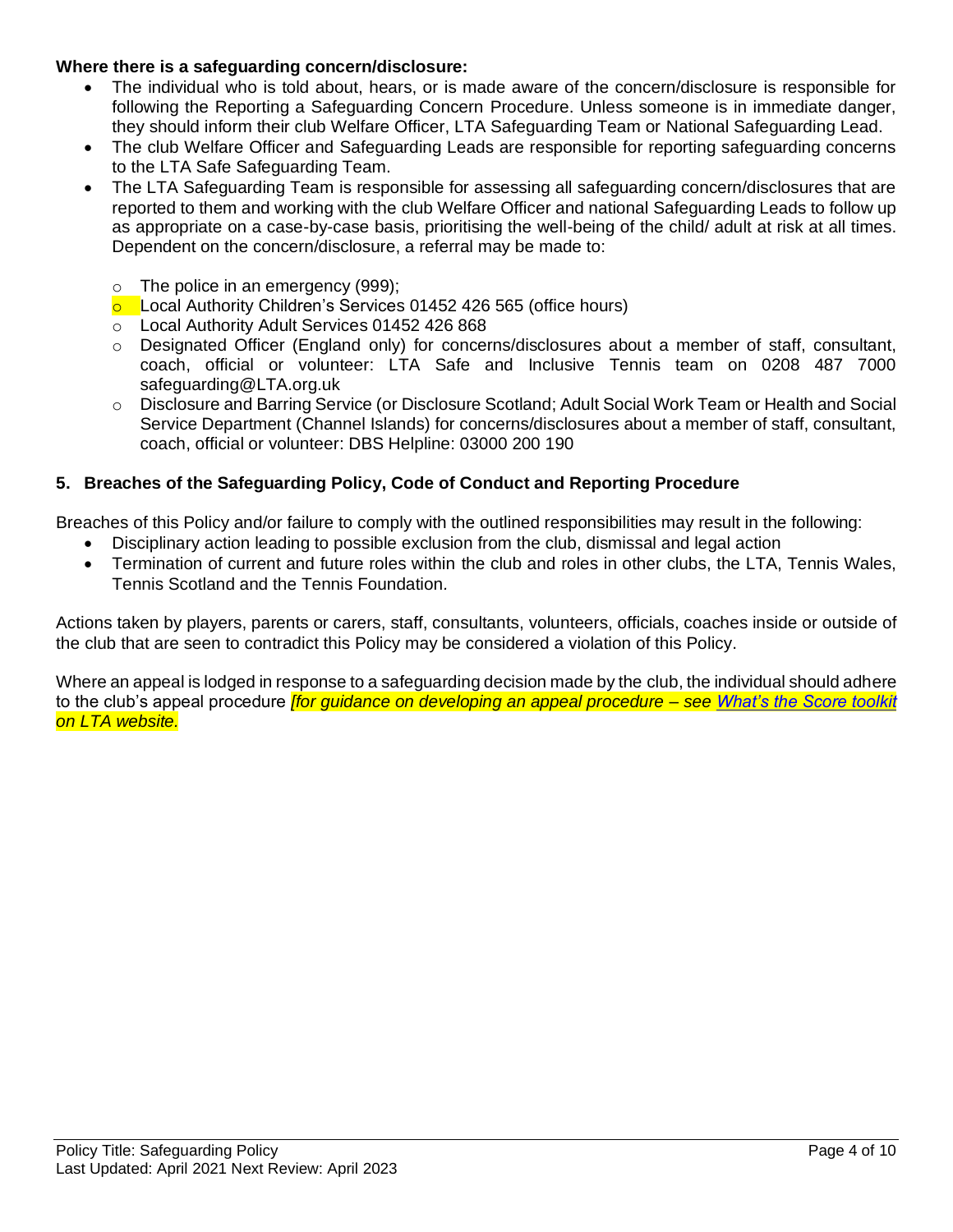# **Codes of Conduct**

#### **All members of staff and volunteers agree to:**

- Prioritise the well-being of all children and adults at risk at all times
- Treat all children and adults at risk fairly and with respect
- Be a positive role model. Act with integrity, even when no one is looking
- Help to create a safe and inclusive environment both on and off court
- Not allow any rough or dangerous behaviour, bullying or the use of bad or inappropriate language
- Report all allegations of abuse or poor practice to the club Welfare Officer
- Not use any sanctions that humiliate or harm a child or adult at risk
- Value and celebrate diversity and make all reasonable efforts to meet individual needs
- Keep clear boundaries between professional and personal life, including on social media
- Have the relevant consent from parents/carers, children and adults before taking or using photos and videos
- Refrain from making physical contact with children or adults unless it is necessary as part of an emergency or congratulatory (e.g. handshake / high five)
- Refrain from smoking and consuming alcohol during club activities or coaching sessions
- Ensure roles and responsibilities are clearly outlined and everyone has the required information and training
- Avoid being alone with a child or adult at risk unless there are exceptional circumstances
- Refrain from transporting children or adults at risk, unless this is required as part of a club activity (e.g. away match) and there is another adult in the vehicle
- Not abuse, neglect, harm or discriminate against anyone; or act in a way that may be interpreted as such
- Not have a relationship with anyone under 18 for whom they are coaching or responsible for
- Not to have a relationship with anyone over 18 whilst continuing to coach or be responsible for them

#### **All children agree to:**

- Be friendly, supportive and welcoming to other children and adults
- Play fairly and honestly
- Respect club staff, volunteers and Officials and accept their decisions
- Behave, respect and listen to your coach
- Take care of your equipment and club property
- Respect the rights, dignity and worth of all participants regardless of age, gender, ability, race, culture, religion or sexual identity
- Not use bad, inappropriate or racist language, including on social media
- Not bully, intimidate or harass anyone, including on social media
- Not smoke, drink alcohol or drugs of any kind on club premises or whilst representing the club at competitions or events
- Talk to the club Welfare Officer about any concerns or worries they have about themselves or others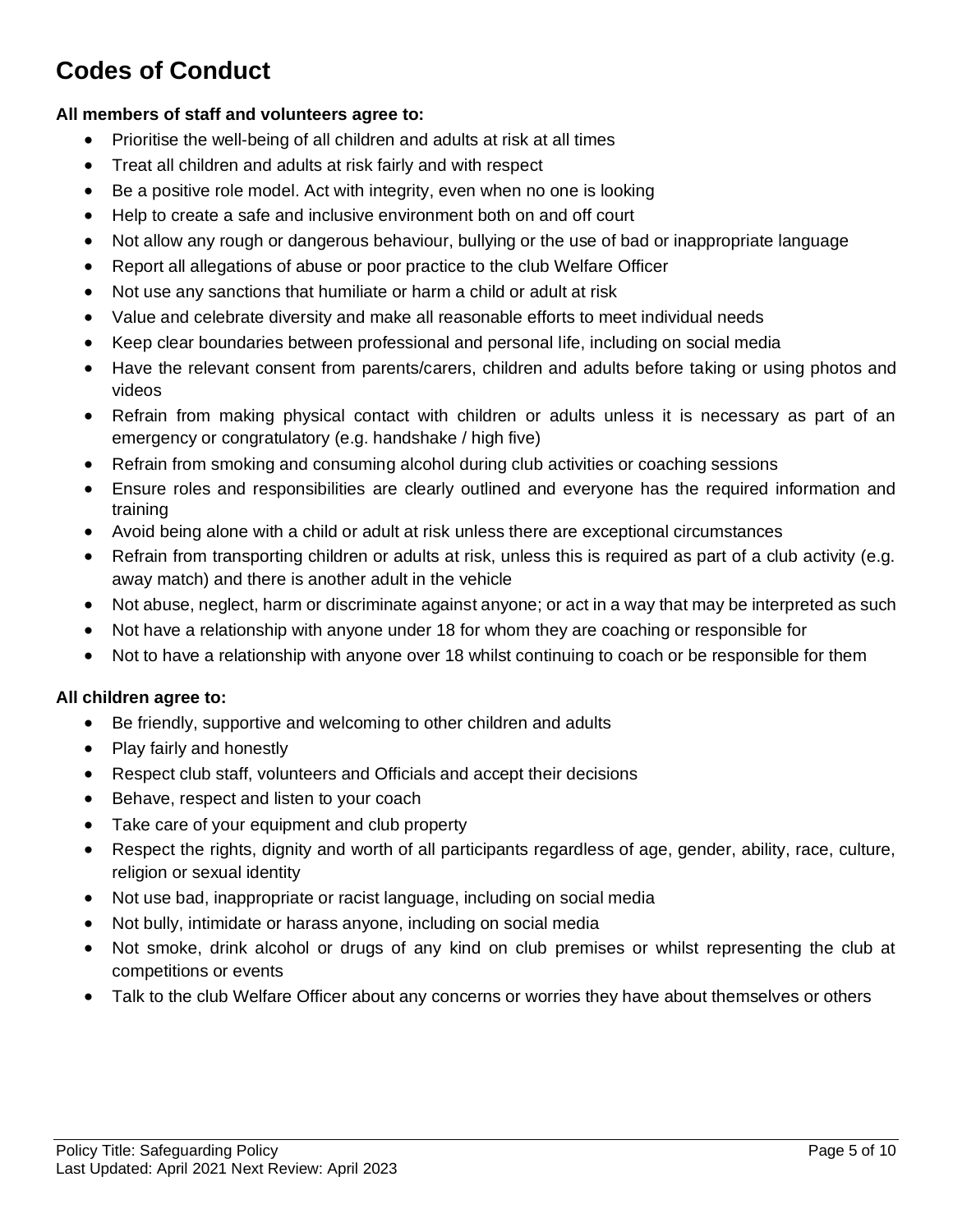#### **All adults agree to:**

- Positively reinforce your child and show an interest in their tennis
- Use appropriate language at all times
- Be realistic and supportive
- Never ridicule or admonish a child for making a mistake or losing a match
- Treat all children, adults, volunteers, coaches, officials and members of staff with respect
- Behave responsibly at the venue; do not embarrass your child
- Accept the official's decisions and do not go on court or interfere with matches
- Encourage your child to play by the rules, and teach them that they can only do their best
- Deliver and collect your child punctually from the venue
- Ensure your child has appropriate clothing for the weather conditions
- Ensure that your child understands their code of conduct
- Adhere to your venue's safeguarding policy, diversity and inclusion policy, rules and regulations
- Provide emergency contact details and any relevant information about your child including medical history

This Policy is reviewed every two years (or earlier if there is a change in national legislation).

This Policy is recommended for approval by: Nikki Salter

Club Committee Chair: Nikki Salter

Club Welfare Officer: Karen Geelhoed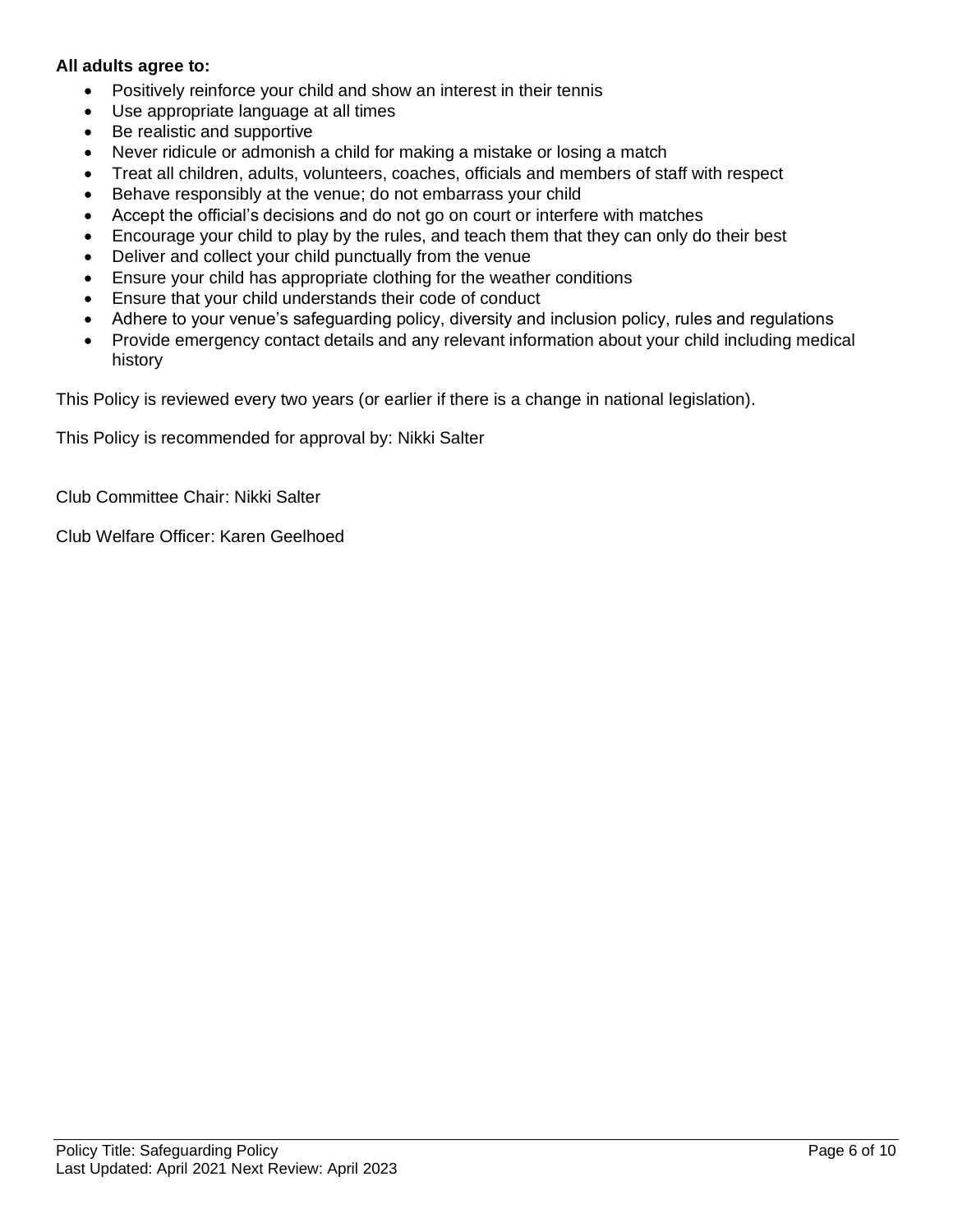# **Appendix A: Glossary of Terms**

**Safeguarding:** protecting **children** from abuse and neglect, preventing the impairment of children's health or development, ensuring that children are growing up in circumstances consistent with the provision of safe and effective care, and taking action to enable all children to have the best life chances. Enabling **adults at risk** to achieve the outcomes that matter to them in their life; protecting their right to live in safety, free from abuse and neglect. Empowering and supporting them to make choices, stay safe and raise any concerns. Beginning with the assumption that an individual is best-placed to make decisions about their own wellbeing, taking proportional action on their behalf only if someone lacks the capacity to make a decision, they are exposed to a lifethreatening risk, someone else may be at risk of harm, or a criminal offence has been committed or is likely to be committed.

#### **Abuse and neglect**

**Physical abuse:** A form of abuse which may involve hitting, shaking, throwing, poisoning, burning or scalding, drowning, suffocating or otherwise causing physical harm to a child or adult at risk. Physical harm may also be caused when a parent or carer fabricates the symptoms of, or deliberately induces illness

**Sexual abuse:** Involves forcing or enticing a child or young person to take part in abuse sexual activities, not necessarily involving a high level of violence, whether or not the child is aware of what is happening. The activities may involve physical contact, including assault by penetration (for example, rape or oral sex) or non-penetrative acts such as masturbation, kissing, rubbing and touching outside of clothing. They may also include non-contact activities, such as involving children in looking at, or in the production of, sexual images, watching sexual activities, encouraging children to behave in sexually inappropriate ways, or grooming a child in preparation for abuse (including via the internet). Sexual abuse is not solely perpetrated by adult males. Women can also commit acts of sexual abuse, as can other children

**Emotional abuse:** The persistent emotional maltreatment of a child or adult at risk such as to cause severe and persistent adverse effects on their emotional development. It may involve conveying to a child/ adult at risk that they are worthless or unloved, inadequate, or valued only insofar as they meet the needs of another person; not giving them opportunities to express their views; deliberately silencing them or 'making fun' of what they say or how they communicate. It may feature age or developmentally inappropriate expectations being imposed, including interactions that are beyond a child or adult at risk's developmental capability, as well as overprotection and limitation of exploration and learning, or preventing them participating in normal social interaction. It may involve seeing or hearing the ill-treatment of another. It may involve serious bullying (including cyber bullying), causing a child or adult at risk to feel frightened or in danger, or the exploitation or corruption of children. Some level of emotional abuse is involved in all types of maltreatment of a child, though it may occur alone.

**Neglect:** The persistent failure to meet a child/ adult at risk's basic physical and/or psychological needs, likely to result in the serious impairment of their health or development. It may involve a parent or carer failing to:

- $\circ$  provide adequate food, clothing and shelter (including exclusion from home or abandonment);
- $\circ$  protect a child/ adult at risk from physical and emotional harm or danger;
- $\circ$  ensure adequate supervision (including the use of inadequate care-givers); or
- o ensure access to appropriate medical care or treatment.

It may also include neglect of, or unresponsiveness to, a child's or adult at risk's basic emotional needs. Neglect may occur during pregnancy as a result of maternal substance abuse.

#### **Additional examples of abuse and neglect of adults at risk**

**Financial abuse**: having money or property stolen; being defrauded; being put under pressure in relation to money or other property; and having money or other property misused.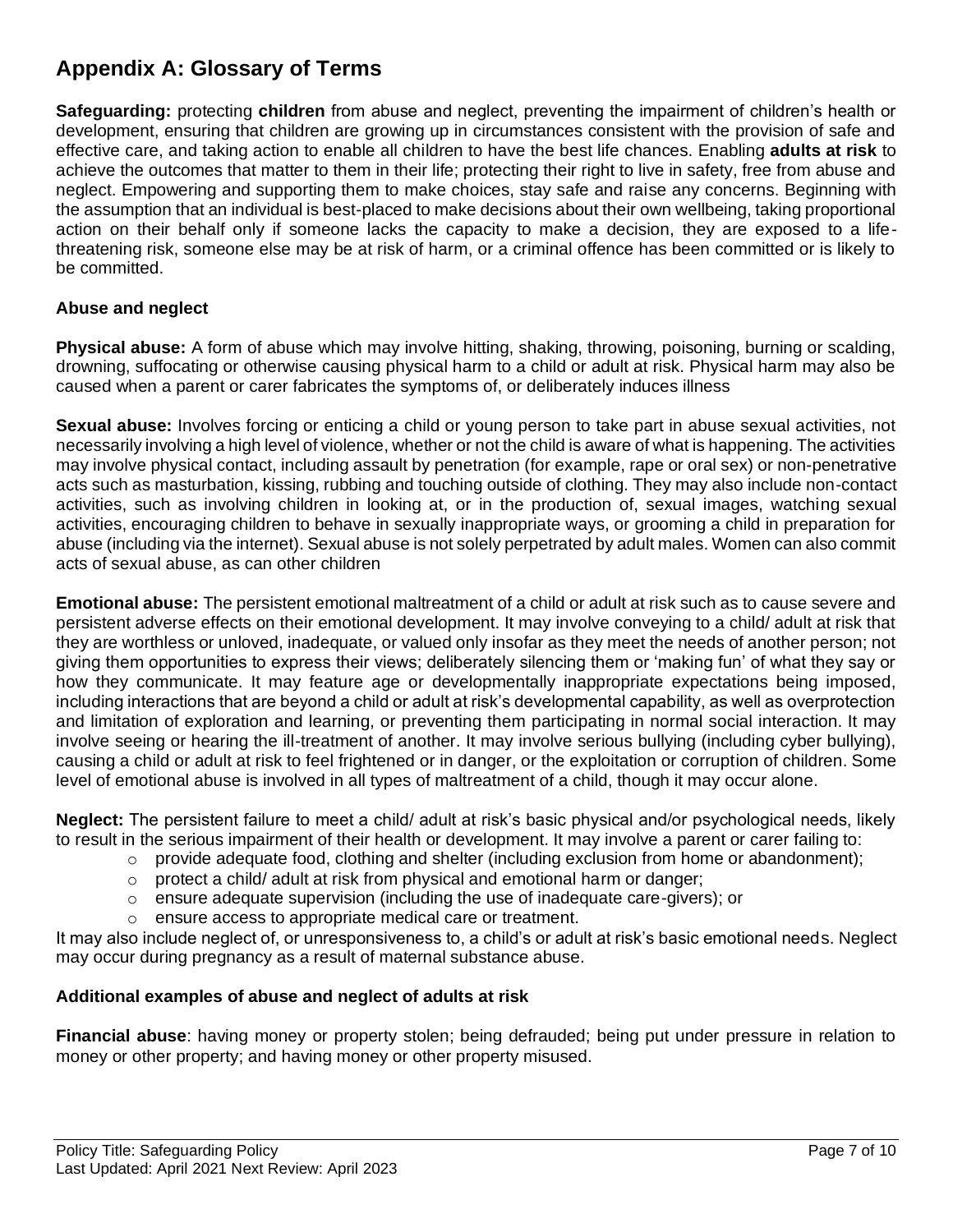**Discriminatory abuse**: treating someone in a less favourable way and causing them harm, because of their age, gender, sexuality, gender identity, disability, socio-economic status, ethnic origin, religion and any other visible or non-visible difference.

**Domestic abuse**: includes physical, sexual, psychological or financial abuse by someone who is, or has been a partner or family member. Includes forced marriage, female genital mutilation and honour-based violence (an act of violence based on the belief that the person has brought shame on their family or culture). Domestic abuse does not necessarily involve physical contact or violence.

**Psychological abuse:** including emotional abuse, threats of harm or abandonment, deprivation of contact, humiliation, blaming, controlling, intimidation, coercion, harassment, verbal abuse, isolation or withdrawal from services or supportive networks.

**Organisational abuse**: where the needs of an individual are not met by an organisation due to a culture of poor practice or abusive behaviour within the organisation.

**Self-neglect:** behaviour which threatens an adult's personal health or safety (but not that of others). Includes an adult's decision to not provide themselves with adequate food, clothing, shelter, personal hygiene, or medication (when indicated), or take appropriate safety precautions

**Modern slavery**: encompasses slavery, human trafficking, criminal and sexual exploitation, forced labour and domestic servitude. Traffickers and slave masters use whatever means they have at their disposal to coerce, deceive and force individuals into a life of abuse, servitude and inhumane treatment.

- A person who is being abused may experience more than one type of abuse
- Harassment, and bullying are also abusive and can be harmful
- Female Genital Mutilation (FGM) is now recognised as a form of physical, sexual and emotional abuse that is practised across the UK
- Child Sexual Exploitation is recognised as a form of sexual abuse in which children are sexually exploited for money, power or status
- Child trafficking is recognised as child abuse where children are often subject to multiple forms of exploitation. Children are recruited, moved or transported to, or within the UK, then exploited, forced to work or sold
- People from all cultures are subject to abuse. It cannot be condoned for religious or cultural reasons
- Abuse can have immediate and long-term impacts on someone's well-being, including anxiety, depression, substance misuse, eating disorders and self-destructive Conducts, offending and anti-social **Conduct**
- Those committing abuse are most often adults, both male and female. However, child-to-child abuse also takes place.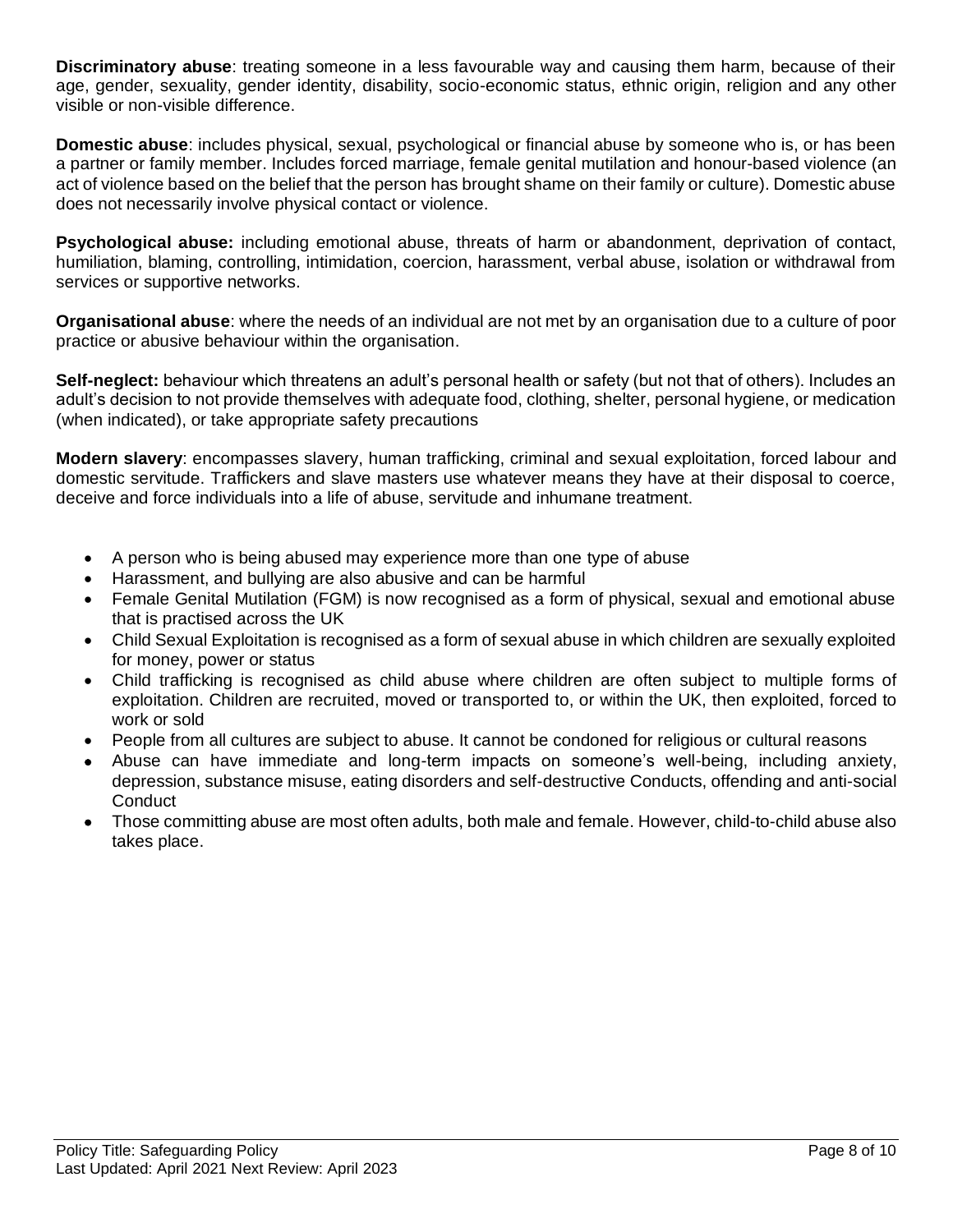### **Appendix B: What to do if a disclosure from a child or adult at risk is made to you:**

- 1. Reassure the child/adult that s/he is right to report the behaviour
- 2. Listen carefully and calmly to him/her
- 3. Keep questions to a minimum and never ask leading questions
- 4. Do not promise secrecy. Inform him/her that you must report your conversation to the LTA Safe and Inclusive Tennis Team (and the police in an emergency) because it is in his/her best interest
- 5. REPORT IT! If someone is in immediate danger call the police (999), otherwise talk to the LTA Safeguarding Team as soon as possible. Once reported, the Safe and Inclusive Tennis Team will work with you to ensure the safety and well-being of the child/ adult at risk
- 6. Do not permit personal doubt prevent you from reporting the concern/disclosure
- 7. Make an immediate objective written record of the conversation using the Reporting a Concern Form *(add link)*. Make certain you distinguish between what the person has actually said and the inferences you may have made. Your report should be sent to the LTA Safeguarding Team within 48 hours of the incident, who will store it safely.